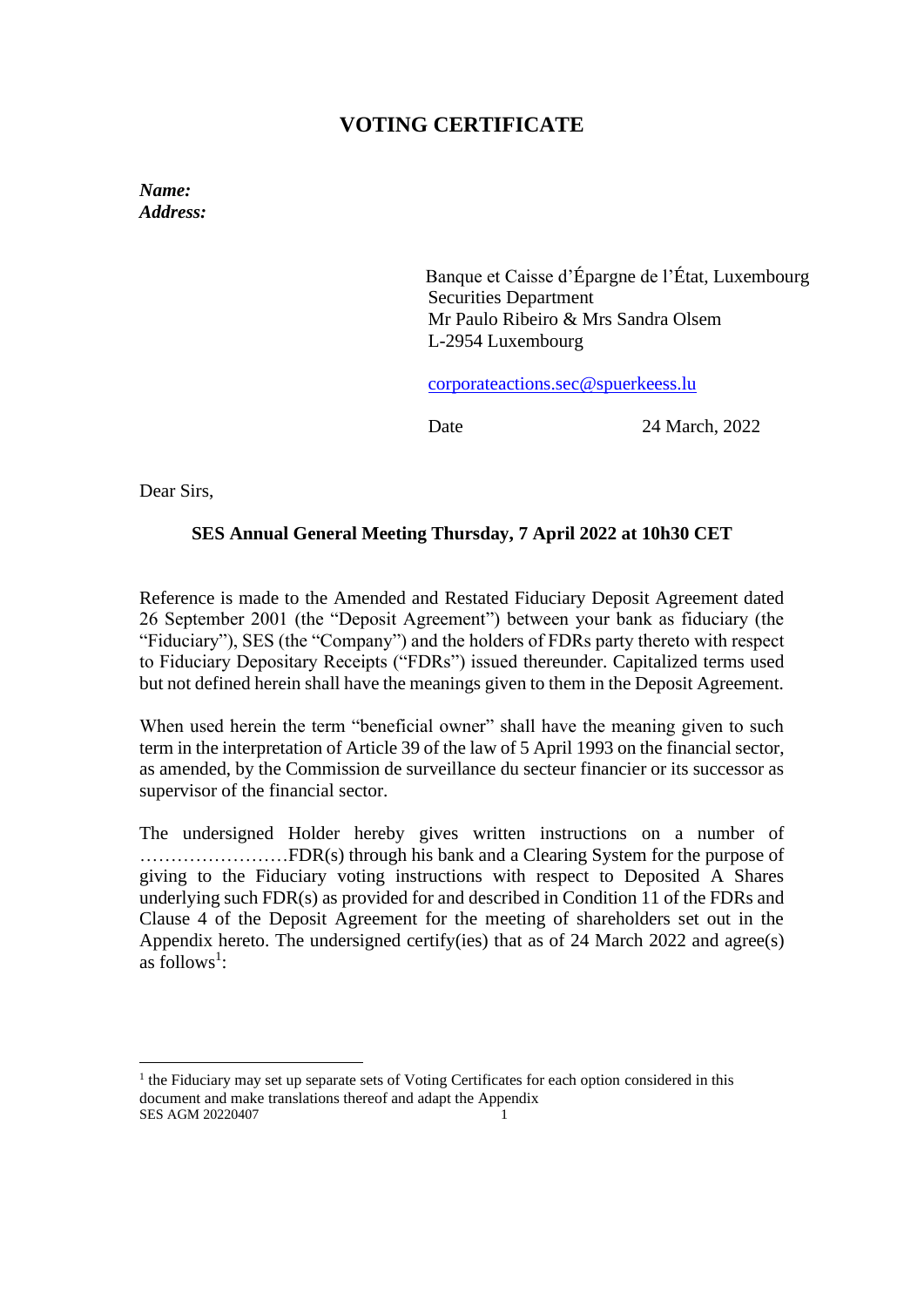(A) The undersigned Holder is the legal owner and beneficial owner of the surrendered FDR(s) or the legal owner and beneficial owner of a beneficial interest in the Global Certificate. The withdrawal is made for his own account.

[or]

(B) The undersigned Holder is the legal owner but not the beneficial owner of the surrendered FDR(s) or of a beneficial interest in the Global Certificate.

[or]

(C) The undersigned Holder is neither the legal nor the beneficial owner of the surrendered FDR(s) or of a beneficial interest in the Global Certificate.

The beneficial owner of the FDRs or of the beneficial interest in the Global Certificate  $is^2$ :

Name: Address: Profession:

or (for corporate entities)

Denomination: Registered Office: Area of activity:

The legal owner of the FDRs or the beneficial interest in the Global Certificate is<sup>3</sup>:

Name: Address: Profession:

or (for corporate entities)

Denomination: Registered Office:

SES AGM 20220407 2  $2$  in case alternatives (B) or (C) apply  $3$  only in case alternative (C) applies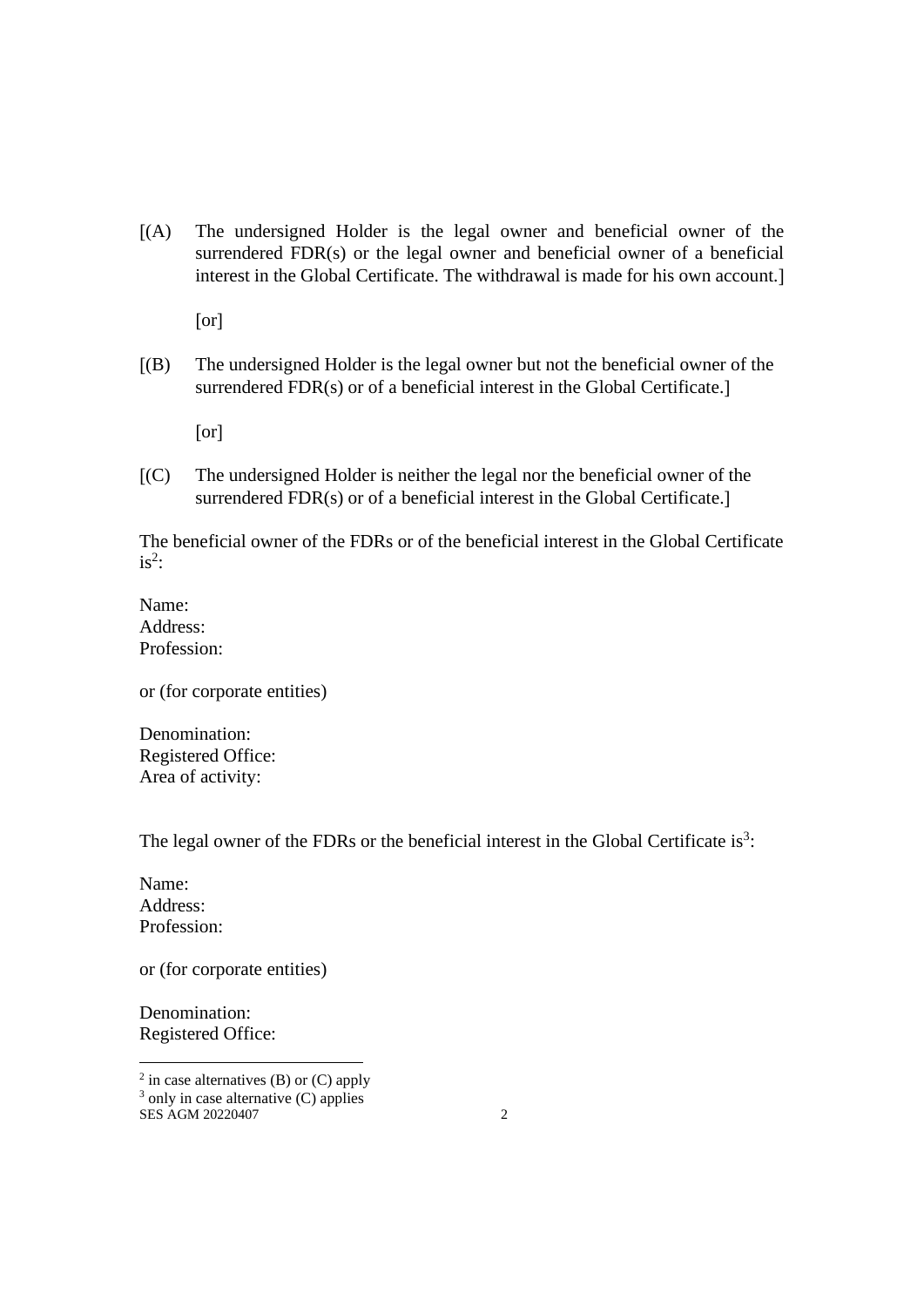Part of following group of companies: Area of activity:

The legal owner and, if different, the beneficial owner of the FDR(s) or of the beneficial interest in the Global Certificate herewith warrants that if it were holding the Deposited A Shares on which it gives voting instructions to the Fiduciary it would not hold, directly or indirectly, more than 20% (twenty per cent.) of the Company's shares.

Attached hereto you will find:

- $(A)^4$  a certified copy of the passport of the legal owner of the  $FDR(s)$  or beneficial interest in the Global Certificate and, if different
	- a certified copy of the passport of the beneficial owner of the FDR(s) or beneficial interest in the Global Certificate.
- $(B)^{5}$  a recent certified certificate of incorporation or alternatively a recent certified excerpt of the Companies' Register, the coordinated version of the articles of association or by-laws and an official document with the current list of directors of the company of the legal owner of the FDR(s) or of a beneficial interest in the Global Certificate and, if different
	- the same documents with respect to the beneficial owner of the  $FDR(s)$  or a beneficial interest in the Global Certificate.

You are instructed to cast the votes on the relative Deposited A Shares relating to the above FDR(s) in the manner set out in the Appendix hereto. These instructions are neither revocable nor subject to amendment from a period of 48 hours prior to the time for which such meeting or such adjourned or reconvened meeting has been convened.

In case of false certification, the signatories hereof shall jointly and severally be liable to the Company and the Fiduciary for any actual and consequential damages of the Company and the Fiduciary.

I/we agree that this certificate with its enclosure (other than the actual voting instructions set out in the Appendix) be forwarded for review and approval to the Company and, as the case may be, representatives of the Luxembourg Government.

<sup>&</sup>lt;sup>4</sup> in case of private individuals

<sup>&</sup>lt;sup>5</sup> in case of corporate entities

SES AGM 20220407 3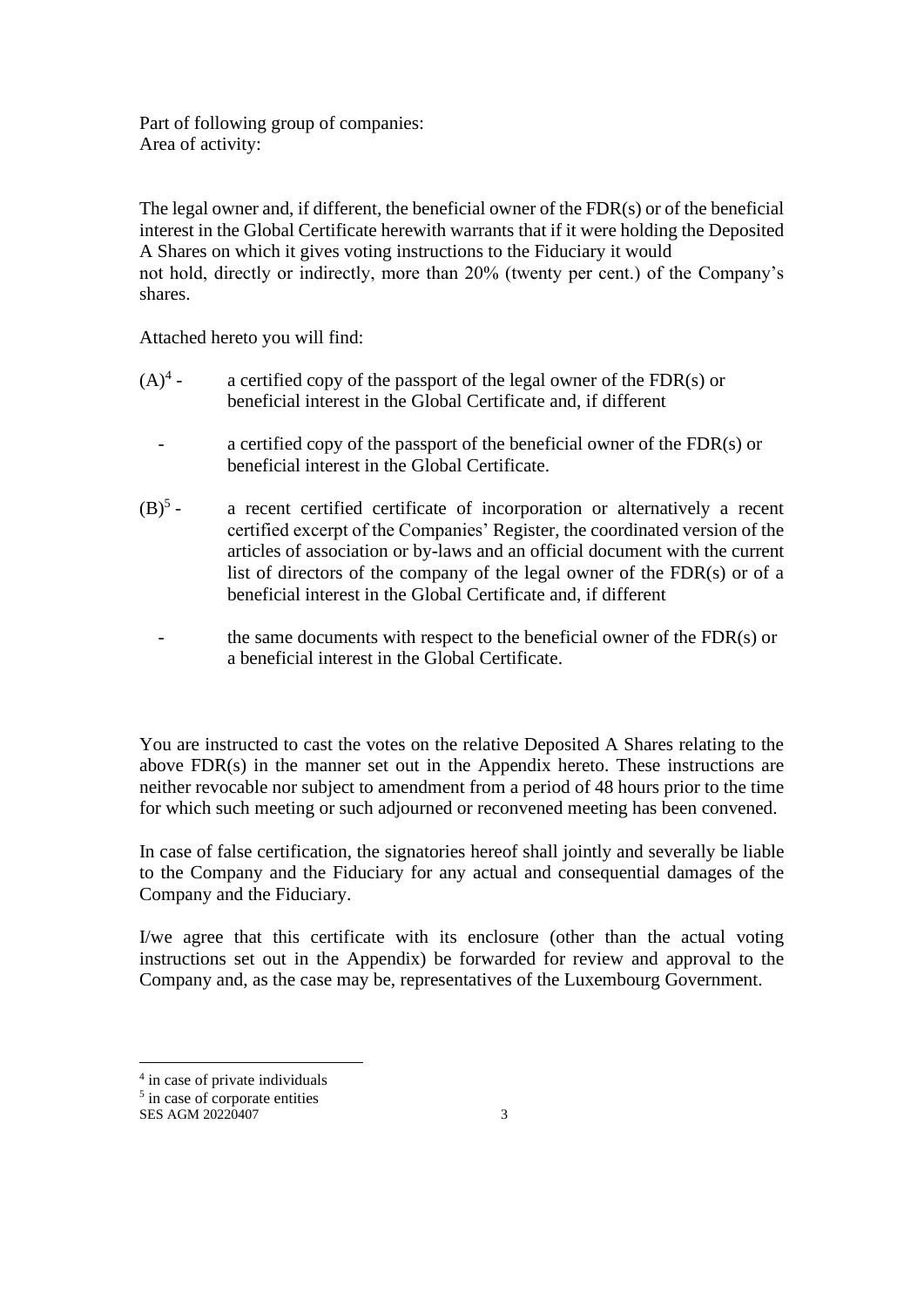Please advise the Company that I have instructed you to propose to the general meeting of shareholders the appointment of Name, First Name, title, profession, date and place of birth, nationality, address, tel. number] as member of the board of directors of the Company<sup>6</sup>.

This Certificate is governed by and shall be construed in accordance with Luxembourg law and is subject to the jurisdiction of the courts of Luxembourg.

Yours sincerely,

By: Holder

By: By:

Legal Owner Beneficial Owner

SES AGM 20220407 4 <sup>6</sup> only to be completed if appointment of directors is possible at relevant meeting and if corresponding voting instructions have been given in the Appendix - only physical persons admitted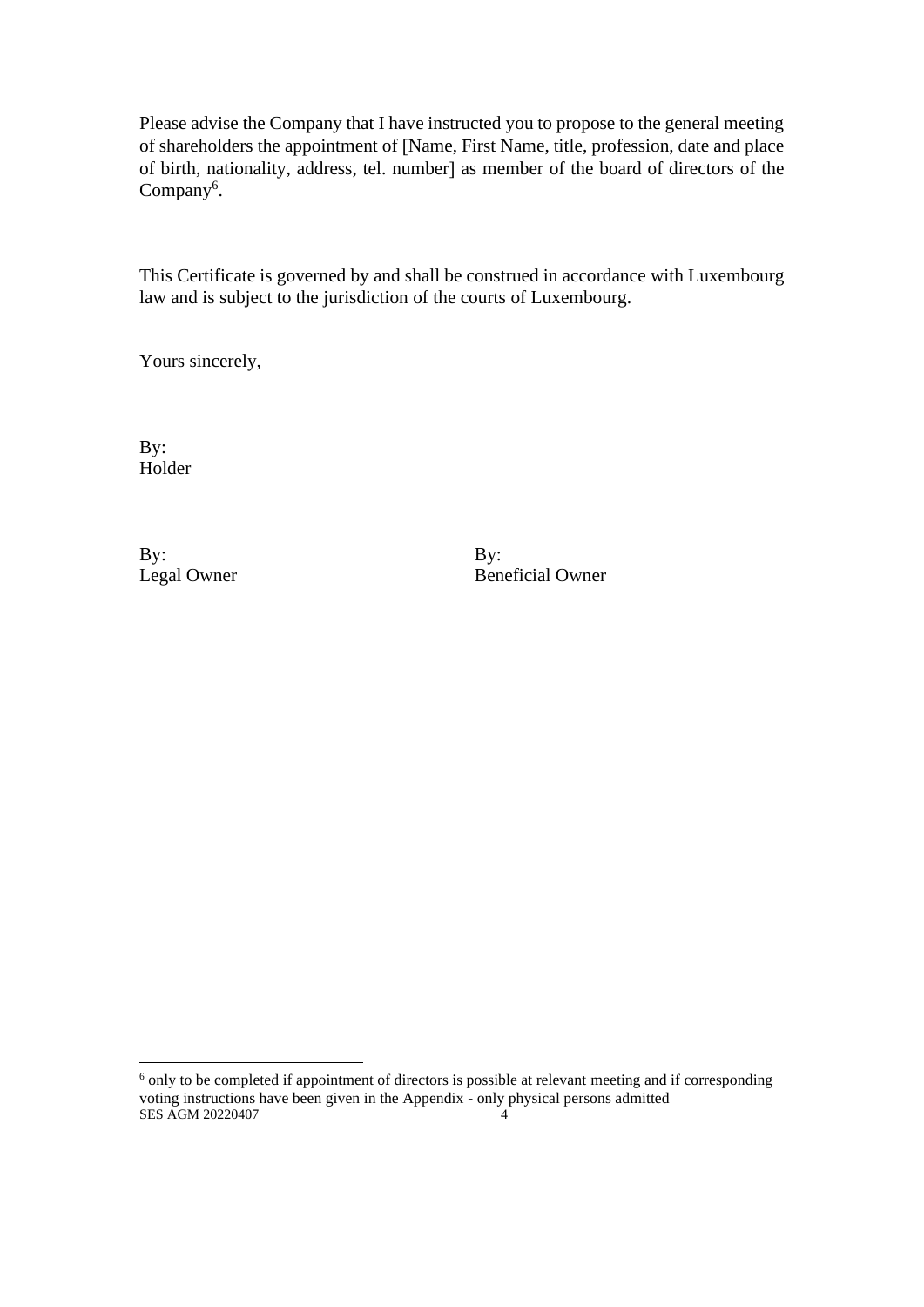## **APPENDIX TO VOTING CERTIFICATE SES Annual General Meeting Thursday 7 April 2022 at 10h30 CET**

The undersigned hereby instructs the Fiduciary as follows:

• Type of Meeting: Annual General Meeting of SES to be held

#### **Thursday 7 April 2022 at 10h30 CET**

#### **AGENDA**

- 1. Attendance list, quorum and adoption of the agenda
- 2. Nomination of a secretary and of two scrutineers
- 3. Presentation by the Chairman of the Board of Directors of the 2021 activities report of the Board
- 4. Presentation of the main developments during 2021 and of the outlook
- 5. Presentation of the 2021 financial results
- 6. Presentation of the audit report
- 7. Approval of the balance sheet as of 31 December 2021 and of the 2021 profit and loss accounts
- 8. Allocation of 2021 profits and transfers between reserve accounts
- 9. Discharge of the members of the Board of Directors
- 10. Determination of the number of Board members
- 11. Confirmation of the co-optation of one Director and determination of the term
- 12. Election of two Directors for a two-year term and three Directors for a three-year term
- 13. Approval of the Remuneration Policy
- 14. Determination of the remuneration of Board members
- 15. Approval of the Remuneration Report
- 16. Appointment of the auditor for the year 2022 and determination of its remuneration
- 17. Resolution on Company acquiring its own FDRs and/or its own A-, or B-shares
- 18. Miscellaneous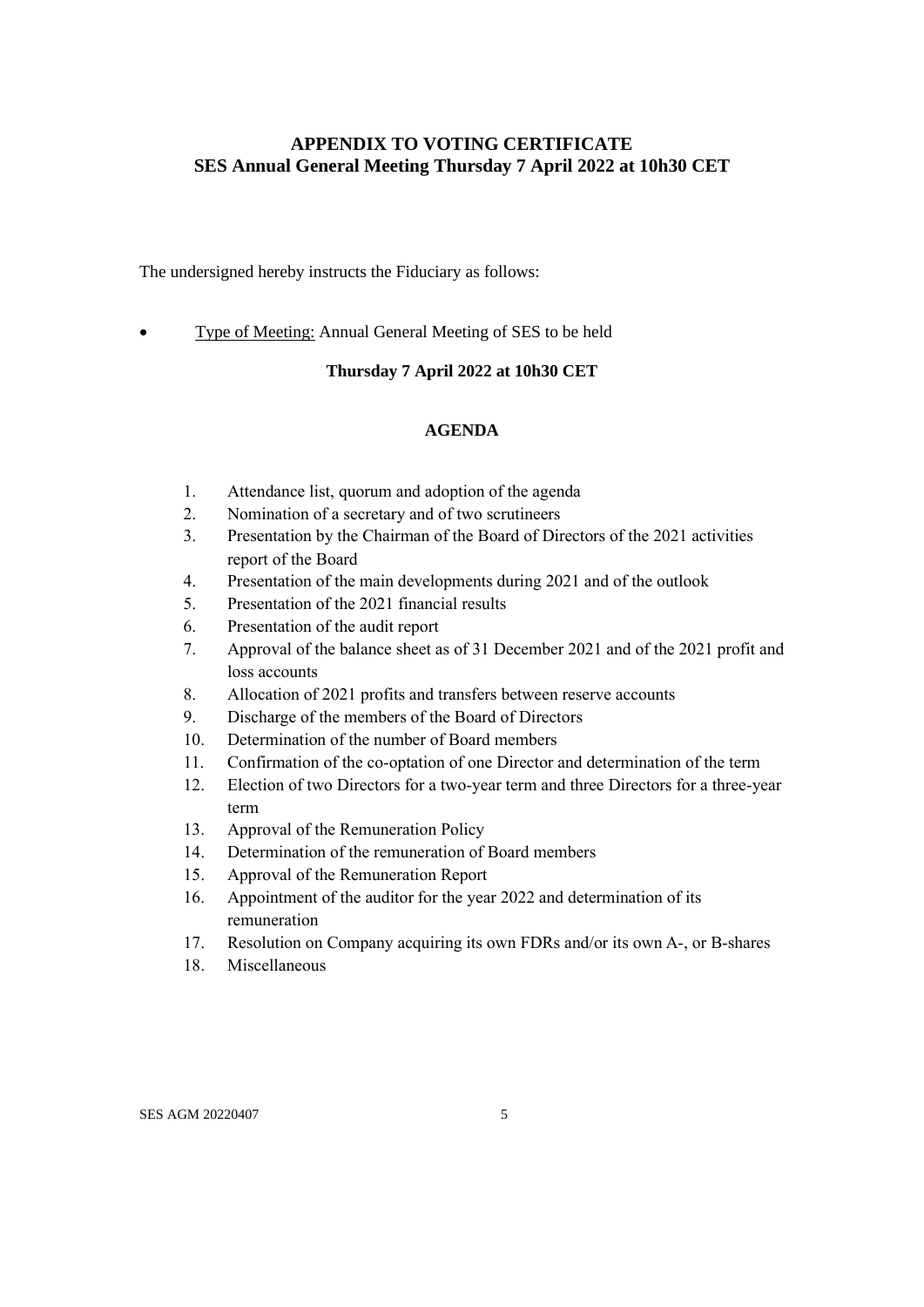## • Voting Instructions<sup>7</sup>:

#### : **Annual General Meeting of SES to be held Thursday 7 April 2022**

| <b>Nr</b>       | <b>Resolution</b>                                                                                               | In favour<br>Pour | Against<br>Contre | <b>Abstain</b>    |
|-----------------|-----------------------------------------------------------------------------------------------------------------|-------------------|-------------------|-------------------|
|                 |                                                                                                                 |                   |                   | <b>Abstention</b> |
| $\overline{7}$  | Approval of the balance sheet as of 31 December 2021 and of the 2021 profit and loss accounts                   |                   |                   |                   |
| 8               | Allocation of 2021 profits and transfers between reserve accounts                                               |                   |                   |                   |
| 9               | Discharge of the Members of the Board of Directors                                                              |                   |                   |                   |
| 10              | Determination of the number of Board members: 11 Board members; 7 x (A) Board members and 4 x (B) Board members |                   |                   |                   |
| 11              | Confirmation of the co-optation of Jacques Thill, to finish the mandate of Paul Konsbruck                       |                   |                   |                   |
| $\overline{12}$ | Election of two Directors for a two-year term and three Directors for a three-year term:                        |                   |                   |                   |
|                 | Appointment of Carlo Fassbinder (B) for two years<br>٠.                                                         |                   |                   |                   |
|                 | Appointment of Jennifer Coyle Byrne (A) for two years<br>٠.                                                     |                   |                   |                   |
|                 | Renewal of the mandate of Béatrice de Clermont-Tonnerre (A) for three years<br>٠.                               |                   |                   |                   |
|                 | Renewal of the mandate of Peter van Bommel (A) for three years<br>٠.                                            |                   |                   |                   |
|                 | Renewal of the mandate of Françoise Thoma (A) for three years<br>٠.                                             |                   |                   |                   |
| 13              | Approval of Remuneration Policy                                                                                 |                   |                   |                   |
| 14              | Determination of the remuneration of Board members                                                              |                   |                   |                   |
| 15              | Approval of Remuneration Report                                                                                 |                   |                   |                   |

SES AGM 20220407 6  $7$  The actual wording of the agenda prepared by the Company shall be binding